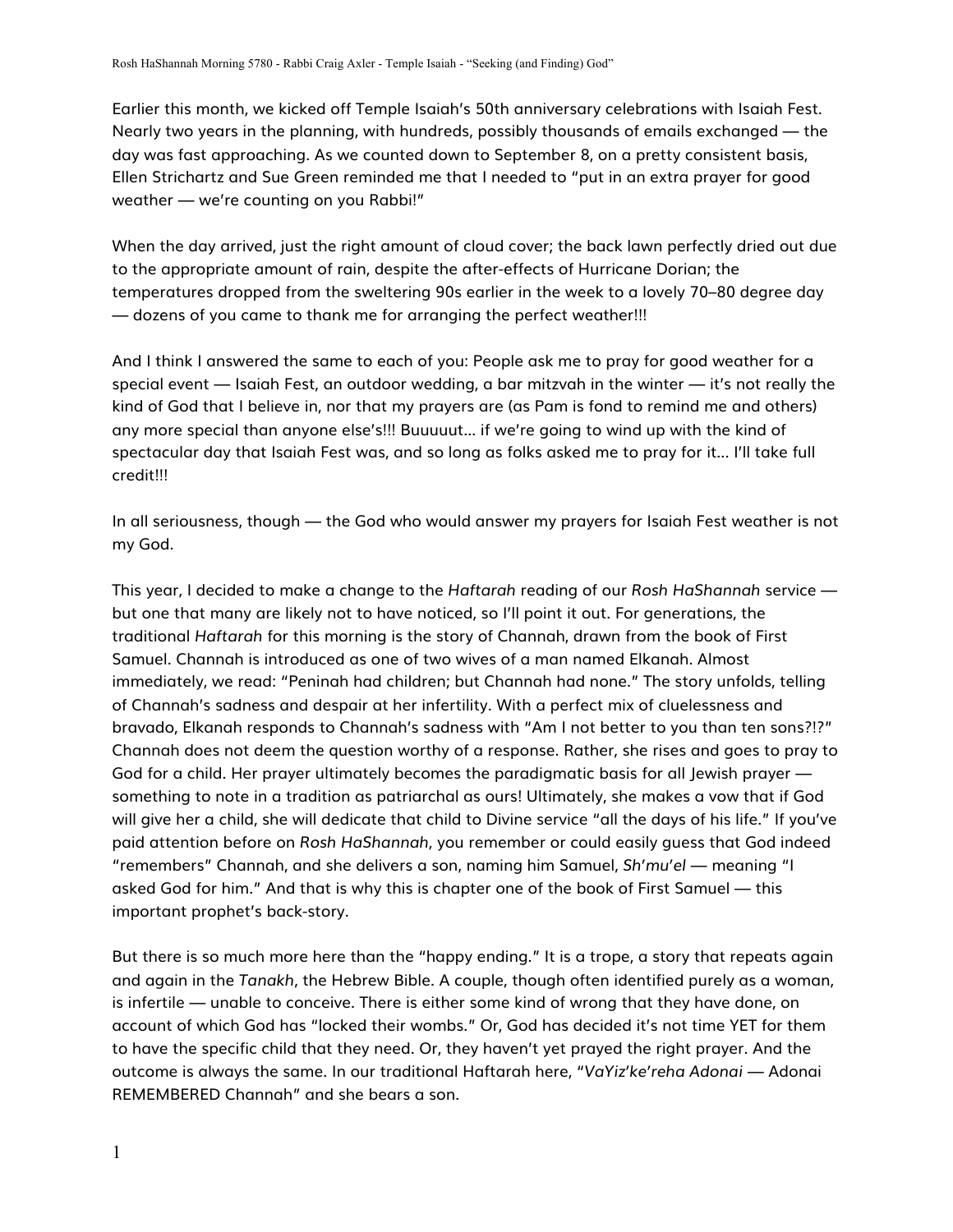It is a pretty simple calculus. If you are infertile, you will become fertile when God decides or when God remembers. And so long as you ask in the right way.

As a rabbi, as a father, as a friend, I cannot continue telling this story without comment knowing that our congregation — literally every congregation assembled on this holy day — is filled with individuals and couples who have confronted the pain of infertility; struggled with pregnancy loss, sometimes repeatedly; even, and perhaps especially, with the knowledge that some emerge on the other side of that struggle holding a baby who is a singularly precious gift to them, no matter how they arrived in their arms. I have rejoiced at these *simchas* with many of you. There is a special quality to tears shed at those baby namings and *brisses* — one that is an indeterminate mix of present joy and lingering pain. And, of course, we all know others who have gone on from infertility to life plans different than they once imagined, lives also filled with joy.

It is not just because this text, which comes to us filtered through centuries of human hands and quills, is at a minimum insensitive and quite possibly devastating to those who struggle or have struggled with infertility that I chose our *machzor's* alternate *Haftarah* this morning. It is, rather, because Channah's story is emblematic of a particular theology that may have offered structure (and even hope) to earlier generations, but which must be addressed in our own age as either naive or wishful, but ultimately dangerous theology.

(Advance Notice: I am going to be talking a lot about God in this sermon! Some will take that as a reason to tune out. Please stay with me.)

Theology — from the combination of the Greek terms *Theos* — meaning God, and *logia* meaning sayings or reasoning. In short, Theology is the systematic study of how God works — as if any of us would know for sure! It is, of necessity, an art rather than a science. And in Judaism — where we tend to reject the notion of any one ultimate authority on literally anything! — Theology has been an ongoing project in every generation.

Our beliefs about God are also, of essence, personal. So, I want to make clear at this point that "the views and opinions expressed in the context of this sermon are solely the views of Rabbi Axler and do not in any way necessarily reflect the views of Temple Isaiah, the Board of Trustees, his parents, in-laws, wife, children, or anyone else!!! Additional restrictions may apply."

But, because I am a rabbi, people often come to me with questions... uncomfortable questions... painful questions... often unanswerable questions. But I will do my best, acknowledging my own human limitations.

I reject the idea of a God who will cause infertility on account of some perceived wrong committed by the affected individuals; and the same goes for illness, war, addiction, abuse, you fill in the blank. If there is a God who inflicts suffering on human beings as part of some test, some purification, some growth-based challenge, then count me out. I want nothing to do with that God.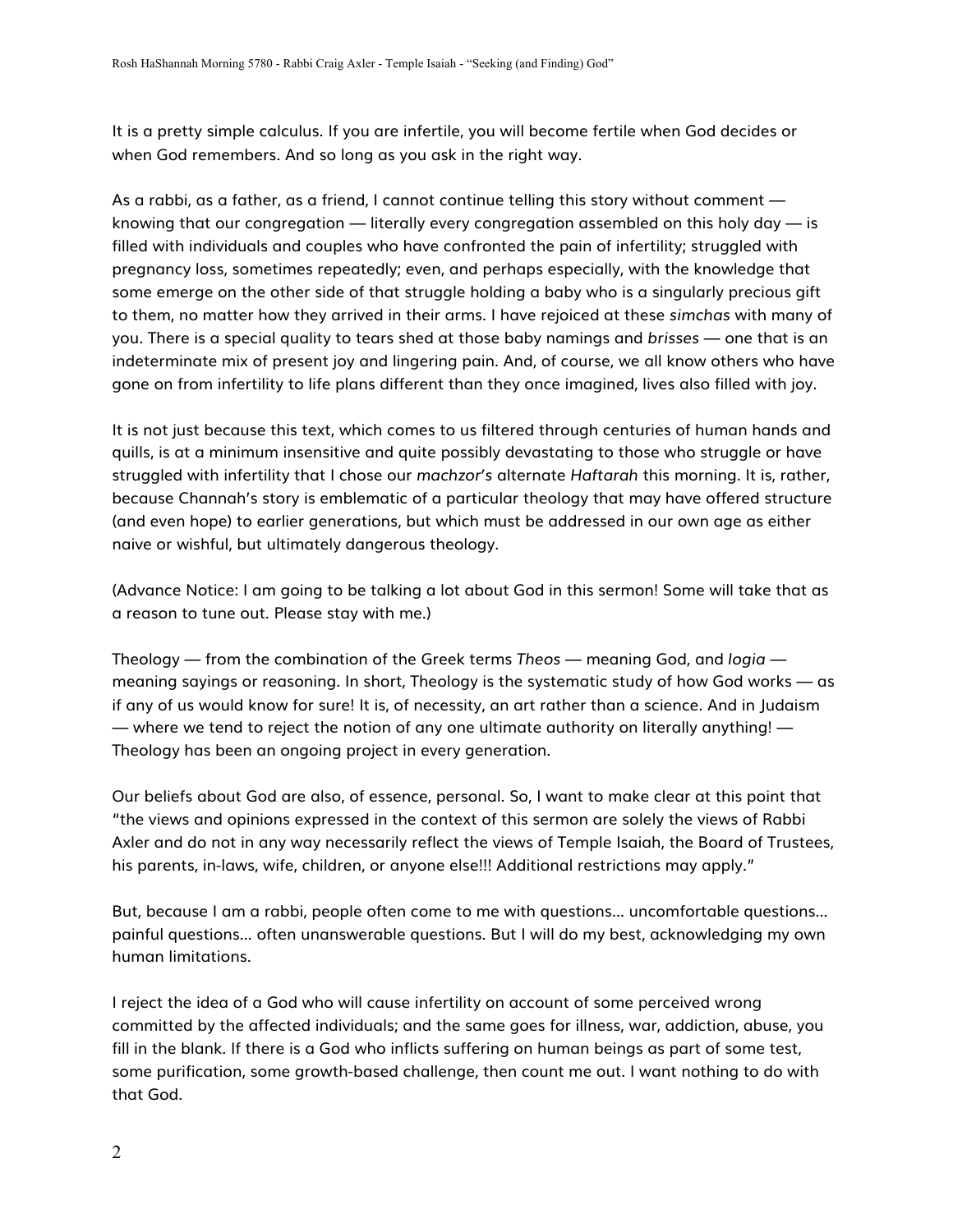But, because Theology is systematic, if I reject the notion of a God who punishes through things like illness, I must similarly reject the idea that God rewards good behavior with success, power, health or good looks. Or, for that matter, sunny days when a major program of the synagogue is dependent on it. Sorry, Ellen and Sue — I didn't make the Isaiah Fest weather — which is why I can't predict what the weather will be like at this afternoon's *Rosh HaShannah* in the Park though you should come either way! We had a great time in the rain last year (and, it wasn't my fault that it rained!).

This might easily lead to the assumption that God is not real — that all of this is made up. So, before you check your tickets to see if you are in synagogue on *Rosh HaShannah* or in your undergraduate Philosophy seminar, I also want to say that I deeply and passionately believe in the reality of God, and even more so in the connection between God and humanity, between God and the Jewish people — the connection manifest most clearly through the heritage of *Torah*, the voices of the generations of her teachers, and the words of the *machzors* in your hands right now.

I find my own approach to God most clearly articulated in the writing of Rabbi Harold Kushner. Kushner's most famous book is also among the most mis-quoted titles in all of western literature. I consistently meet people who say "Oh, yes, I read 'Why Bad Things Happen to Good People." And the mis-quoting is the very essence of this sermon. I could just sit down after saying this (though you know I won't!). The title is not WHY, but "WHEN Bad Things Happen to Good People." Of the few things that we can be 100% certain, we know that it will ALWAYS happen that there are perfectly good and blameless people who suffer. Of the few things that I believe we will NEVER know, the question WHY is at the top of the list. What remains is the response, how an individual, a family, a community or nation reacts to the WHEN which will visit us again and again and again.

Rabbi Kushner wrote the book in the years following the loss of his son, Aaron, who was 14 when he died after a prolonged illness. His book has been a comfort to countless individuals and families in the 41 years since its publication. It first articulates the argument that Harold Kushner devotes his career to — the notion that suffering is not the will of God. In his subsequent books, he passionately makes this case, even up to his most recent book, published at age 80, titled "Nine Essential Things I've Learned About Life." There he writes: "More than anything else, my half century of congregational service and my dozen or so books have been dedicated to reformulating — traditional theology. I've done this not to protect God from bad theologians and people's righteous anger, but to rescue people who need [parenthetically, I would add 'or want'  $-C.A.$ ] God from having to choose between a cruel God and no God at all." $^1$ 

Others have made similar points, but none as succinctly as Rabbi Kushner, and none speaking so essentially to the nature of what I would profess as your rabbi, and what I try to live in our interactions together: the choice is not between a cruel God — the God often found in Biblical text that grants and withholds, afflicts and cures on the basis of whim or flattery; and no God at

<sup>1</sup> Rabbi Harold Kushner, Nine Essential Things I've Learned About Life, Anchor Books, 2015, p. 7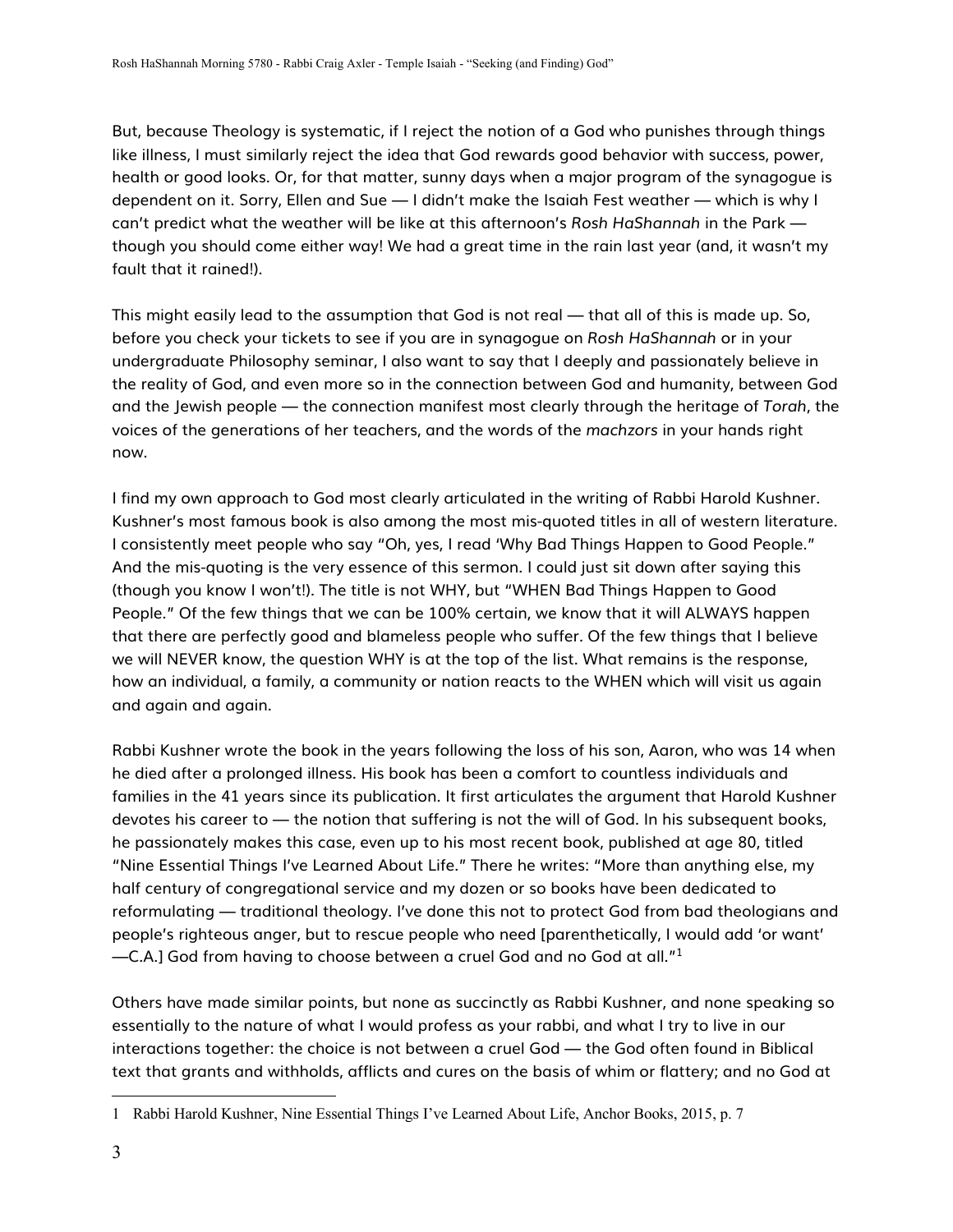all — the answer found among so many who profess that it is impossible to be a modern, rational individual and maintain any semblance of a belief in God.

The answer to the first claim about God lies in our changing conception of God over time. The influences most present on our ancient ancestors were the surrounding cultures of primitive, polytheistic religion. Like familiar realms of Greek myth, their neighbors saw the answer to suffering or prosperity in the question of how well or poorly one had satisfied the god who controlled that particular realm. And, when the human beings appeared to do all of the right things and still were met with unpleasant, even catastrophic results, it was chalked up to Divine Fiat - "What can you do? Argue with the gods? They're in control and we are not!"

Early Judaism reveals glimpses of rebelling against that notion of being powerless against a God who holds all of the cards. Abraham is encouraged to argue with God in regard to Sodom and "Gemorrah.<sup>2</sup> "יַמַּעֵּטֶה מִשָּׁפֵּט" Mill the Judge of all the Earth not practice justice?!?" Moses questions time and again. The prophet Jeremiah laments: "שׁמְה יִי הַיֹּשְׁעִים עֲלָחַה Why does the way of the wicked prosper?"<sup>3</sup> The template is picked up by later generations of the Rabbis: God wants us to passionately argue, to question and nudge, to be active participants in our journey. The last thing God seems to want is a flock of sheep who will blindly go where they are told. How boring would that be for God?!?

But some time in modernity, many of us have lost the will or the ability to wrestle with God, to engage in this holy debate. Or, perhaps as has been argued, the inexplicable nature and scope of the tragedies of the 20th and 21st centuries have rendered us unable to give room for this exchange.

So, if God is not to be found in the traditional form of Master of the Universe, doling out favors or striking with punishments, then where is God to be found? I would argue that God is to be found in the ordinary and extraordinary moments of human interaction and connection.

God is present when a member of this congregation's care committee delivers a meal to one who is recovering from surgery, or a family that has just welcomed a child.

God is present when a child learns their first Hebrew words of prayer because a dedicated teacher in our schools has given of their time and talent to pass on sacred teachings.

God is present when we open the doors of our beautiful temple building to host the Cold Weather Shelter for a week — even (and perhaps especially) when our quests pose challenges and push our volunteers beyond their zones of comfort. Yes, God is present in every meal served, every overnight shift not slept, every ride to and from the Mall, every smile and human interaction with our quests who are often not treated with the humanity they deserve... God is present.

<sup>2</sup> Genesis 18:23 ff.

<sup>3</sup> Jeremiah 12:1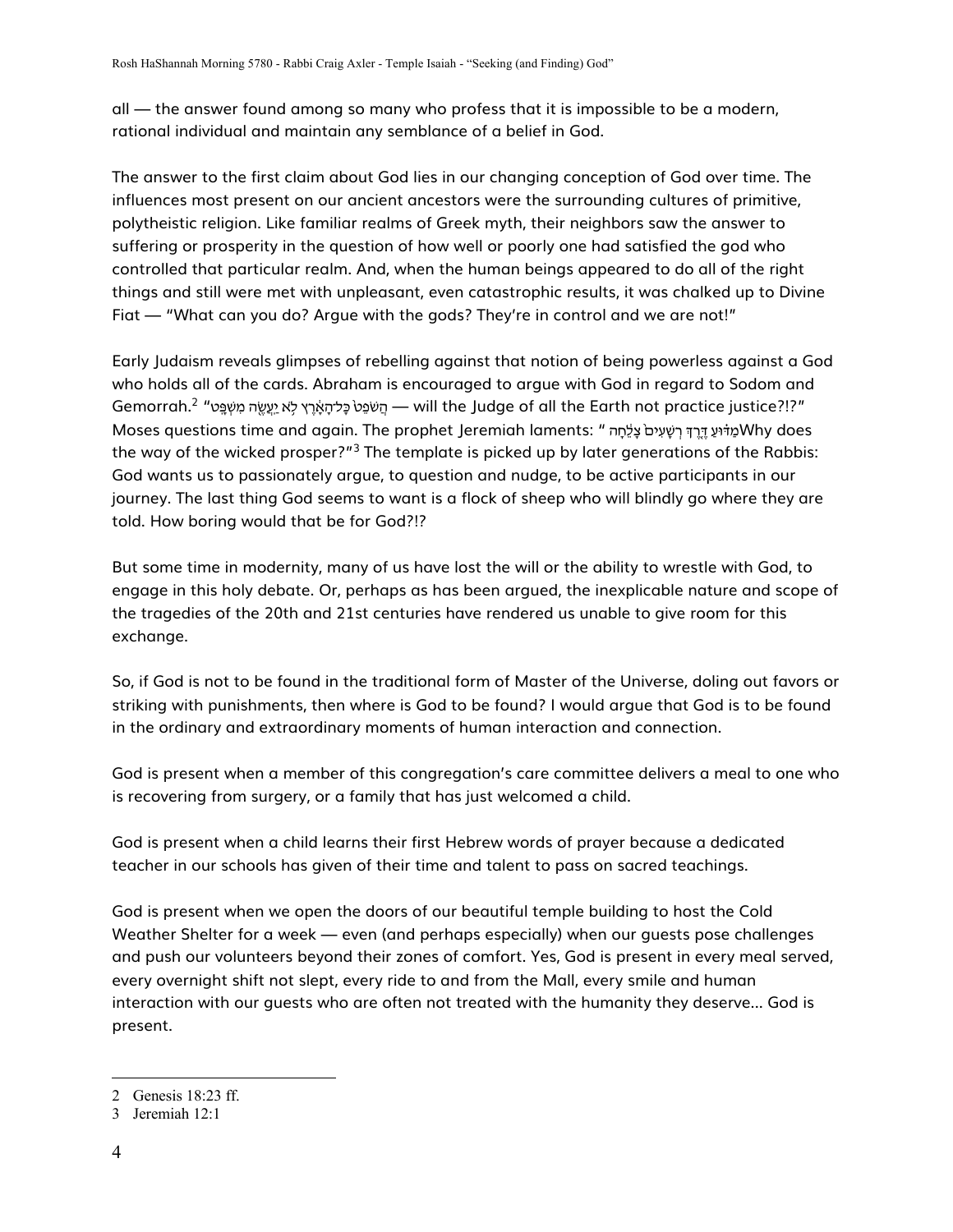God is present when we stand around the bed, as we did with our friend Harry Adler just over a month ago, and accompany a good soul out of this world. Forty or so of you were there in the Adler's living room as we prayed and sang late into Friday night with Harry and his whole family. God was present as Harry drew his last breath, and as we all held ours in that moment; and God was present in the sobs and tears that followed; in the torrent of stories that filled the days of s*hiva*; and in every kindness offered. Do I believe in a God who would strike a kind and giving soul, as *gutte neshama* as Harry, — ANY person in any place or time — with cancer or any serious illness? Positively not! And yet, I absolutely do believe in the God who enables medical providers of every kind to offer a smile alongside an injection or treatment; in the God who is present in the often dark and inappropriate humor shared by patients, staff and family alike in every hospital wing I've ever visited; in the God who rests between the individuals comforting one another with a hug in the midst of deepest suffering and sorrow; and in the God who gives us the capacity to, somehow, find the strength to rise from illness, to rise from mourning, to rise and rise again — some being called upon to rise too many times to fathom from loss and challenge beyond imagination — and yet, somehow, they rise.

Rabbi Kushner writes: God "will not cause the rain to fall and give us an abundant harvest, nor ... cure our disease or help us win the lottery. God's role is not to make our lives easier, to make the hard things go away, or to do them for us. God's role is to give us the vision to know what we need to do, to bless us with the qualities of soul that we will need in order to do them ourselves, no matter how hard they may be, and to accompany us on that journey."<sup>4</sup>

Day in, day out, through every experience under the heavens, that is the God that I witness.

That the world as we experience it today, on a personal, familial, communal, national or global level — is not perfect, or just, or kind, or even very pretty; That this world often appears to be catastrophically broken is not an indictment of a God who is powerless, or an indication of a God who is some kind of cruel and manipulative chess-player. Rather, it is the greatest and most powerful opening for each and every one of us, alone and together, to actualize the very purpose for which humanity was created in the first place. To bring healing to the broken, to mend the societal breech, to seek out places of need on both grand and small scale and to see our role in answering the call. This is the very essence of what it is to be a human being, a person created *b'Tzelem Elohim* — in the image of God — a manifestation of God's care in mortal form. And, at the same time, we know it is an endless and necessarily impossible pursuit. We mend, and there will always be another stitch coming loose at the very same instant. Were that not the case, there would no longer be a need for human beings and I believe we would cease to exist.

I offer up just one example of a way in which God's presence may be manifest through the work of our hands. Later this year, members of Temple Isaiah will participate in a number of simultaneous Mitzvah Projects, coordinated in celebration of our 50th anniversary. Among them will be a team that will construct at least 15 sturdy wooden beds that will then be delivered to the homes of children here in Howard County — children who have no bed to sleep in. The national organization, Sleep in Heavenly Peace is dedicated to making sure that all children in

<sup>4</sup> Kushner, Nine…, pp. 33-34